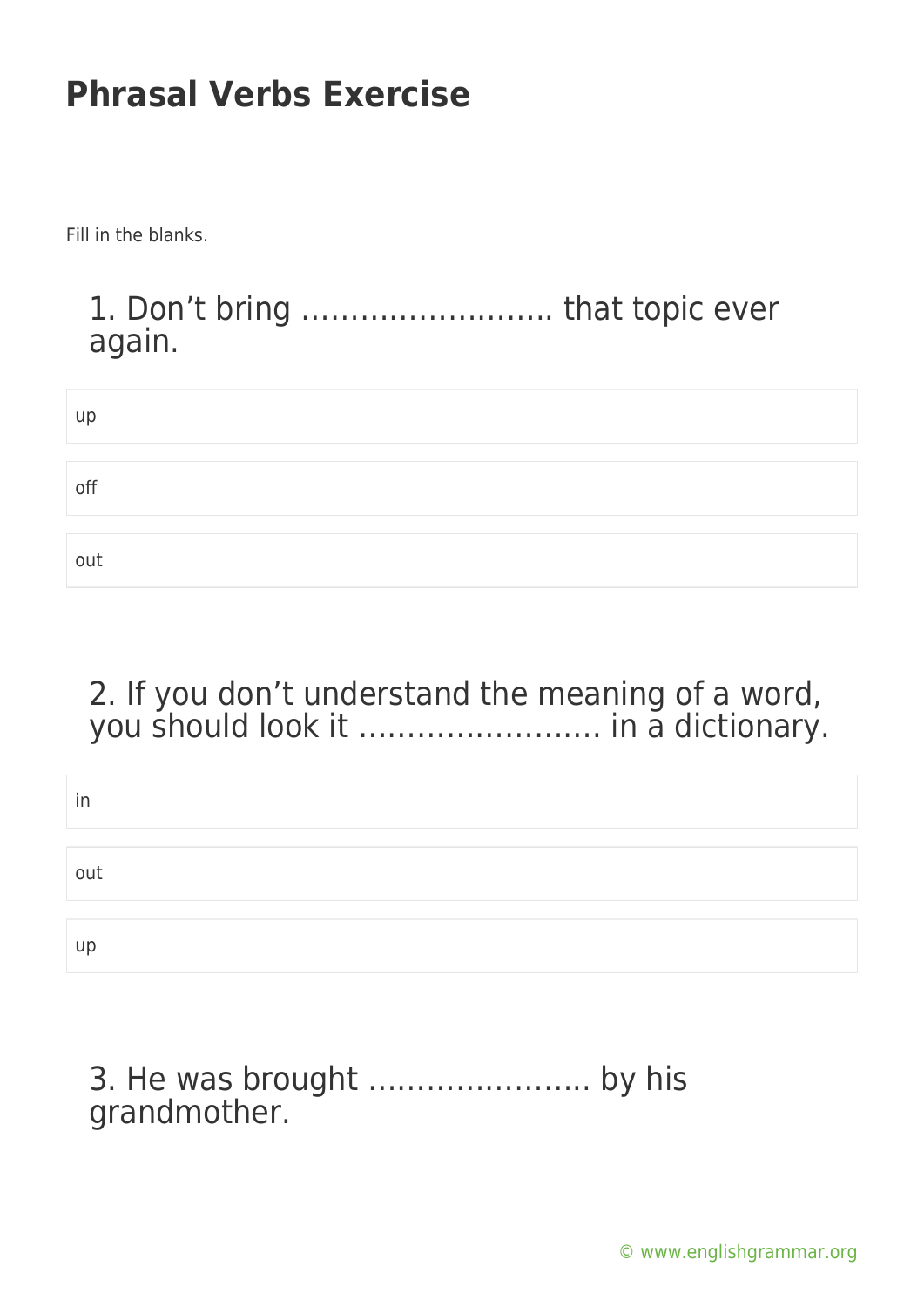| out |  |
|-----|--|
|     |  |
| off |  |
|     |  |
| up  |  |

## 4. The plane will take ………………….. at 6.30.

| off |  |  |
|-----|--|--|
|     |  |  |
|     |  |  |
| up  |  |  |
|     |  |  |
|     |  |  |
| out |  |  |

### 5. He doesn't get ……………………. his neighbors.

| along with |  |  |  |
|------------|--|--|--|
|            |  |  |  |
| off out    |  |  |  |
|            |  |  |  |
| away with  |  |  |  |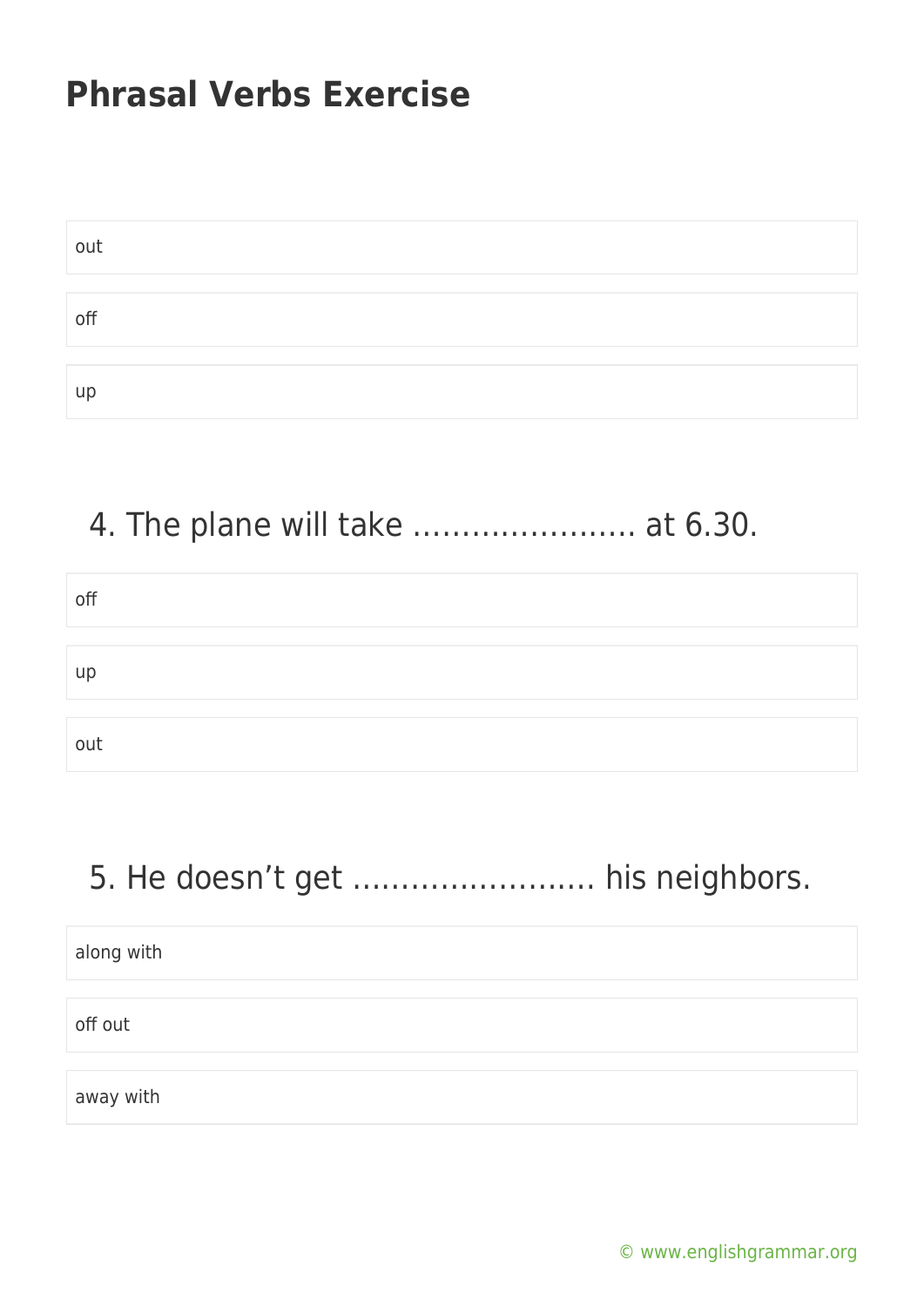### 6. He let ………………… a scream.

| up  |  |
|-----|--|
|     |  |
| out |  |
|     |  |
| in  |  |

7. As soon as he reached home, he took his coat ……………………

off out up

8. Put ………………….. your coat. I am taking you to the doctor.

on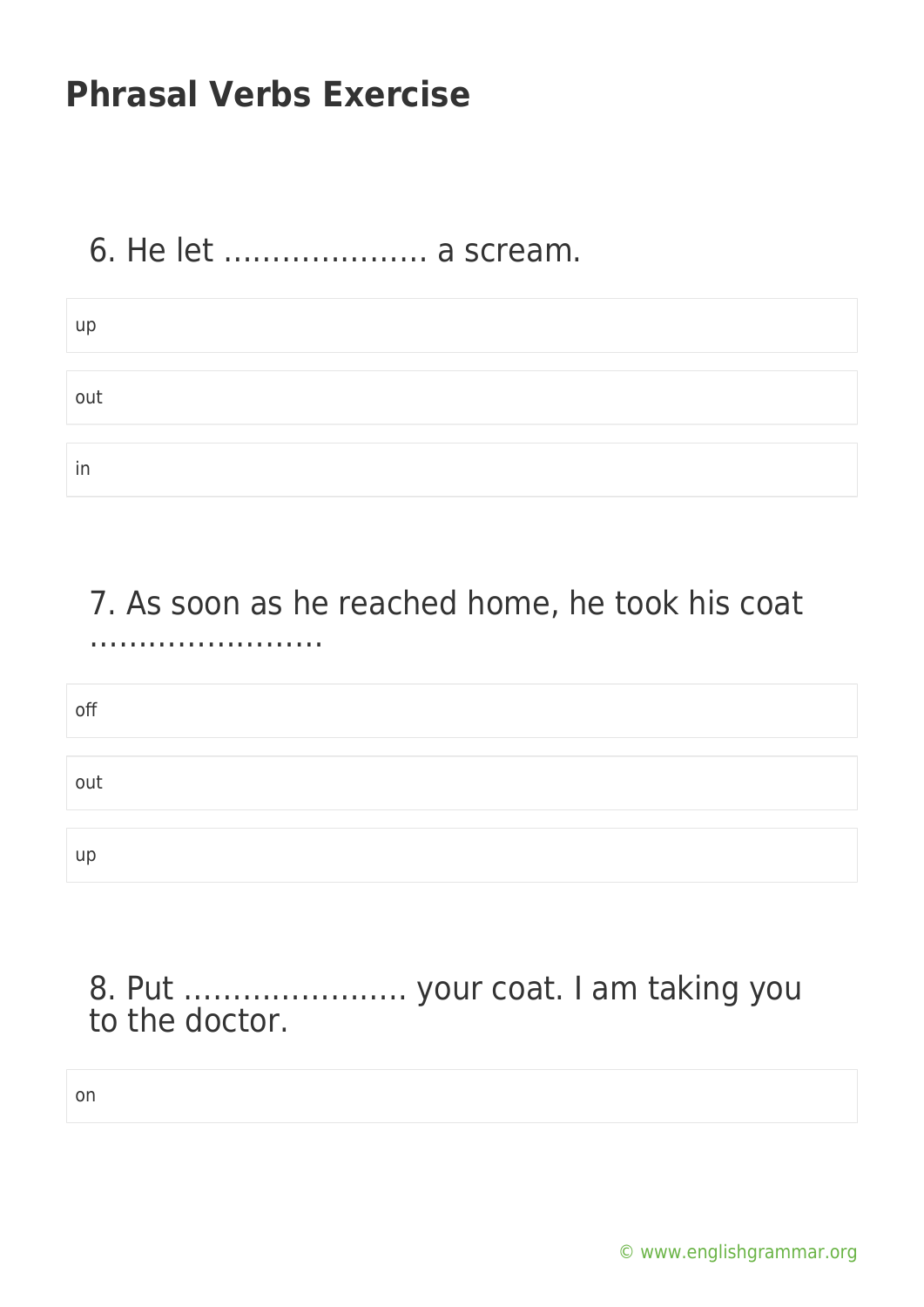| out |  |
|-----|--|
|     |  |
| off |  |

#### 9. Despite facing several setbacks, he didn't give ……………………. hope.

| out |  |  |
|-----|--|--|
|     |  |  |
| up  |  |  |
|     |  |  |
| in  |  |  |

#### 10. He took ………………….. farming after retirement.

| up  |  |  |
|-----|--|--|
|     |  |  |
| out |  |  |
|     |  |  |
| off |  |  |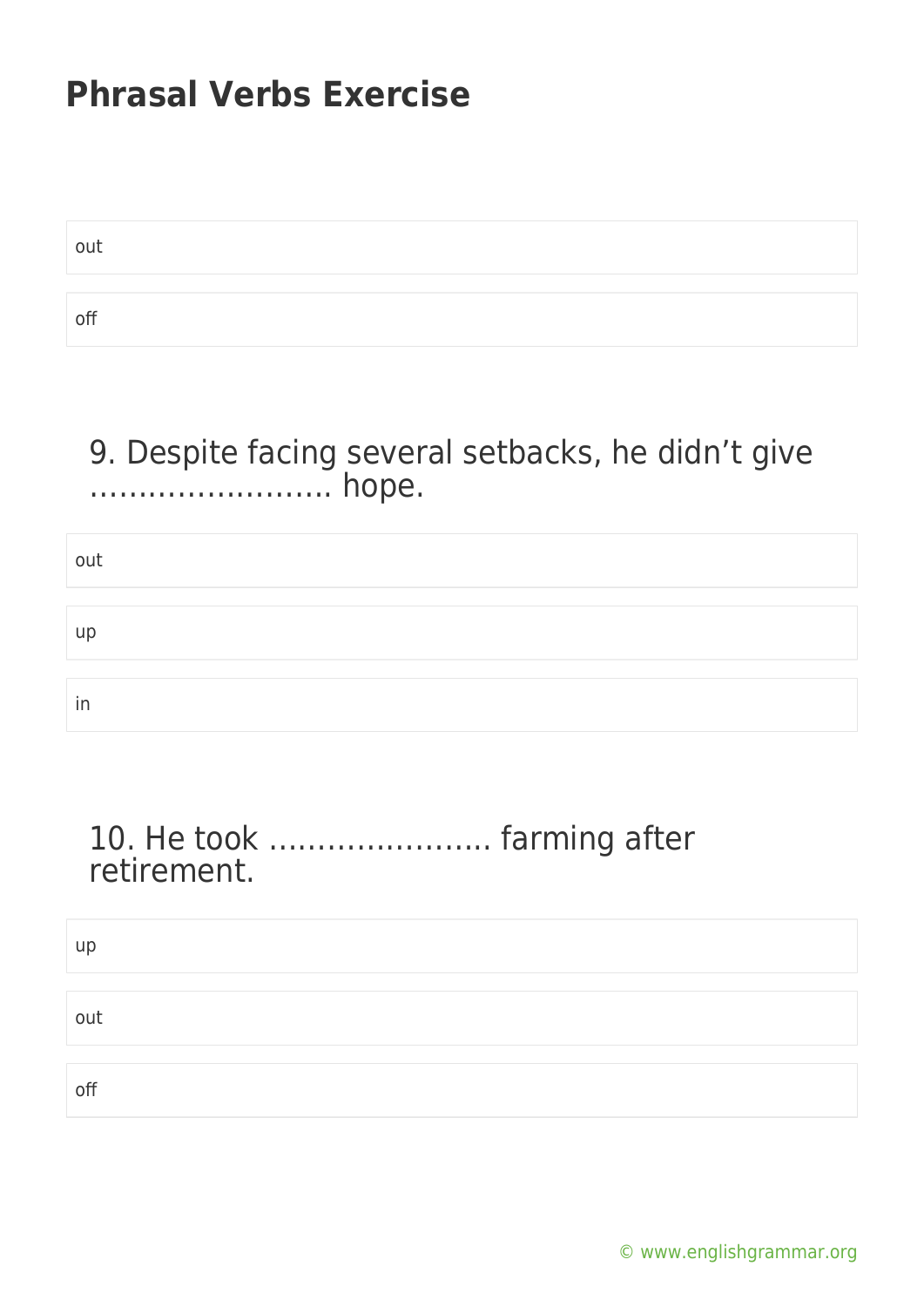### 11. Rotten eggs give ………………… a foul smell.

| up  |  |  |
|-----|--|--|
|     |  |  |
| off |  |  |
|     |  |  |
|     |  |  |
| in  |  |  |

#### 12. The thieves made …………………… with the jewels.

| off |  |  |
|-----|--|--|
|     |  |  |
| up  |  |  |
|     |  |  |
| out |  |  |

#### Answers

Don't bring up that topic ever again.

If you don't understand the meaning of a word, you should look it up in a dictionary.

He was brought up by his grandmother.

The plane will take off at 6.30.